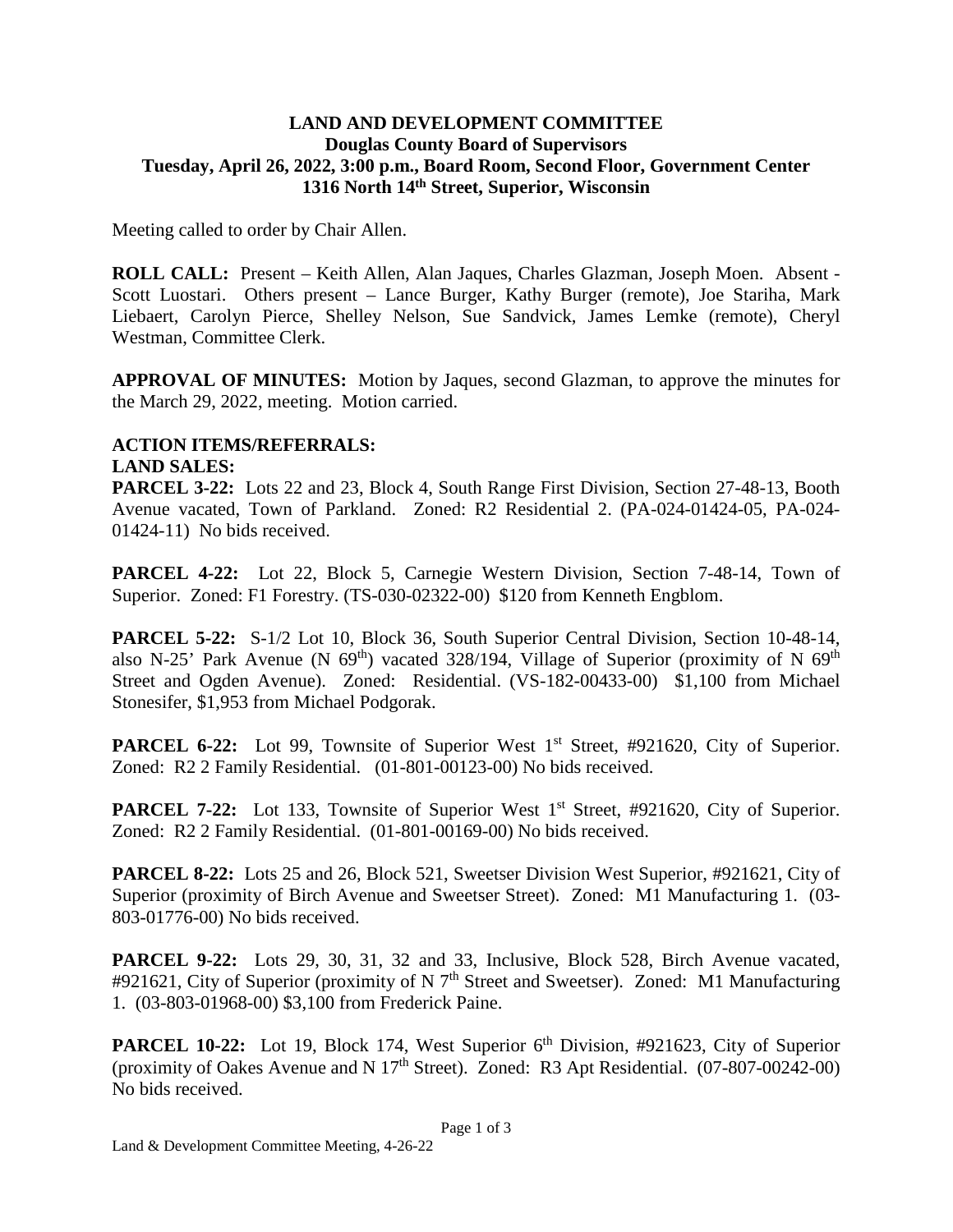**PARCEL 11-22:** Lots 22, 23, 24, Block 8, Ontario Land Co's Addition to West Superior, #921625, City of Superior (2219 N 22nd Street). Zoned: M1 Manufacturing 1. (07-807-02403- 00, 07-807-02402-00) \$5,250 from Lance Burger.

**PARCEL 12-22:** Lot 20, Block 233, West Superior  $12<sup>th</sup>$  Division, #921626, City of Superior (1618 Iowa Avenue). Zoned: R1B Family Residential B. (09-809-00353-00) \$2,256 from Gloria Lemke,

**PARCEL 16-22:** Part of the SE1/4 of the NE1/4, Section 26-45-12, Village of Solons Springs, 11393 S Business 53 (complete legal description available in County Clerk's Office). Zoned: Commercial. (SS-181-00473-00) \$20,045 from Ann Stewart.

**ACTION (RESOLUTION):** Motion by Jaques, second Moen, to approve the high bids and forward to County Board. Motion carried unanimously.

**From Previous Meeting: Request from Wisconsin DNR, Asking Douglas County to Affirm DNR Recording of Affidavit of Ownership for Unclaimed Island, in Order to Proceed with Remediation Project:** James Lemke provided attorney determination (in agenda packet) regarding federal claim of ownership rights, clearing the way for DNR to claim ownership. Van Sickle informed Chair Allen that Fond du Lac tribe not pursuing the issue. Corporation Counsel expressed no objections to WDNR request.

**ACTION:** Motion by Jaques, second Glazman, that Douglas County does not object to WI DNR moving forward with recording of affidavit of ownership for unclaimed island in order to proceed with remediation project. Motion carried.

**Request from Natosha Tiessen, Playtime Palace, for Permission to Use Douglas County Parking Lot to the North of her Property for Extra Picnic Table Space for Events Occurring June-September:** Corporation Counsel commented on potential liability to the county upon approval.

**ACTION:** Motion by Jaques, second Glazman, to deny request as presented at this time. Motion carried.

## **INFORMATIONAL/REPORTS:**

**Potential Impact of SB 829 on Tax Delinquent Sales Revenue:** Sample parcel listing of expenses provided in meeting packet; will take effect with tax deeds recorded in 2022.

**Ability to Fund Non-Departmental Groups:** Discussion regarding future inability to fund non-departmental groups through this committee due to reduced land sales revenue.

**ACTION (REFERRAL):** Motion by Glazman, second Moen, to refer to Administration Committee for review. Motion carried.